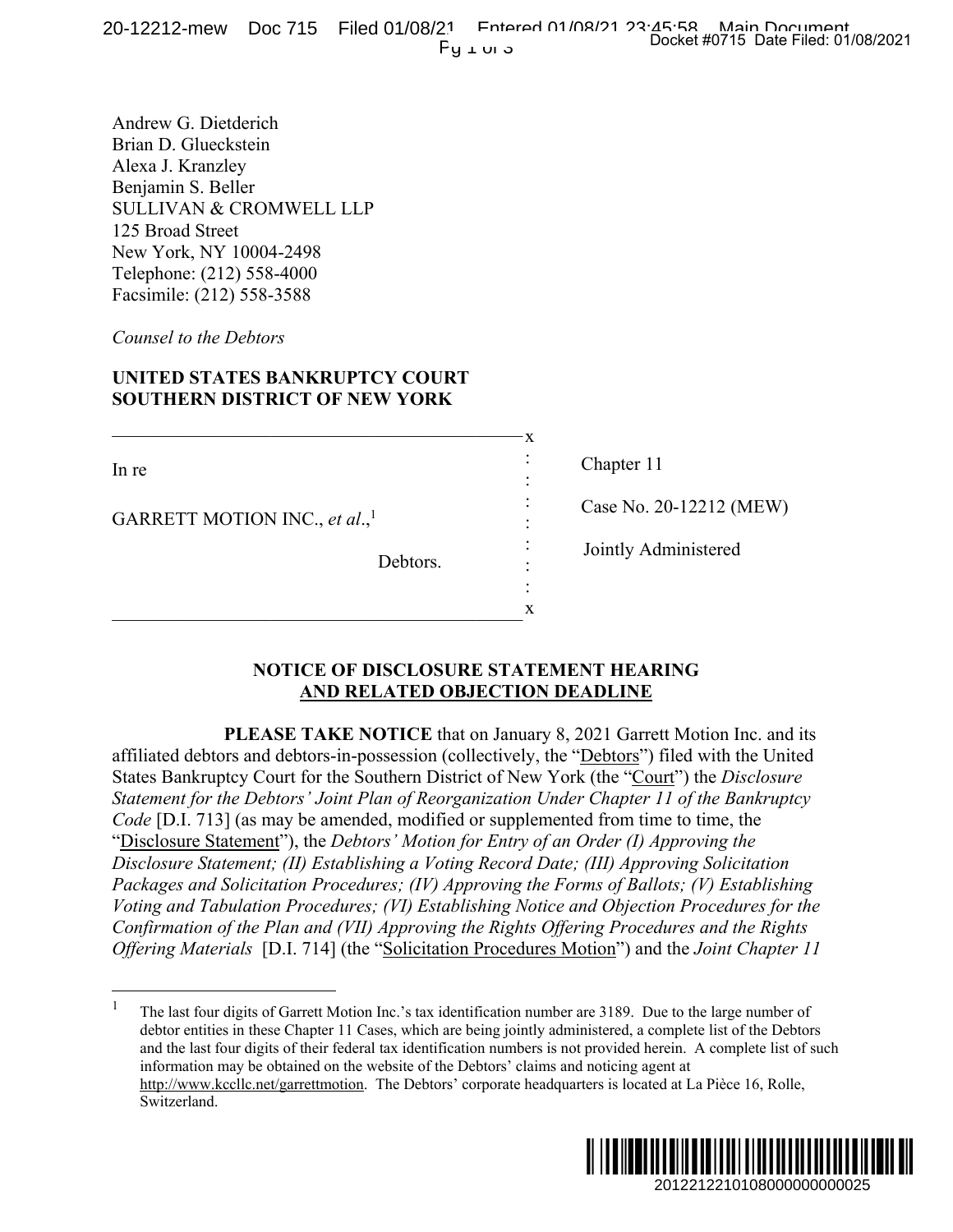#### 20-12212-mew Doc 715 Filed 01/08/21 Entered 01/08/21 23:45:58 Main Document Pg 2 of 3

*Plan of Reorganization of Garrett Motion Inc. and its Debtor Affiliates* [D.I. 712] (as may be amended, modified or supplemented from time to time, the " $Plan$ ").<sup>2</sup> You are being provided this notice with respect to the Disclosure Statement and the Solicitation Procedures Motion.

#### **Relevant Deadlines**

The Court has set **February 16, 2021 at 11:00 a.m. Eastern Time** as the date and time for hearing on the Disclosure Statement and relief requested in the Solicitations Procedure Motion (the "Hearing"). The Hearing will be held before the Honorable Michael E. Wiles, United States Bankruptcy Judge for the Southern District of New York. The Hearing may be adjourned from time to time without further notice other than an announcement of the adjourned date(s) at the Hearing, and thereafter, at any adjourned hearing(s). In addition, the Disclosure Statement and the relief requested in the Solicitation Procedures Motion may be modified without further notice prior to or as a result of the Hearing, and thereafter, as otherwise provided in the Bankruptcy Code.

You have the right to object to the Disclosure Statement and the relief requested in the Solicitation Procedures Motion. Any objection to the Disclosure Statement or Solicitation Procedures Motion must be (a) in writing, (b) comply with the Bankruptcy Code, the Bankruptcy Rules and the Local Rules, (c) set forth the name of the objector, the nature and amount of Claims or Interests held or asserted by the objector against the Debtors, (d) state the basis and the specific grounds of the objection and (e) be filed with the Court, together with proof of service thereof, and served upon and received by each of the following no later than **February 5, 2021 at 4:00 p.m. Eastern Time**: (a) counsel to the Debtors, Sullivan & Cromwell LLP, 125 Broad Street, New York, New York 10004, Attn: Andrew G. Dietderich, Brian D. Glueckstein, Alexa J. Kranzley and Benjamin S. Beller; (b) the Office of the United States Trustee for the Southern District of New York, Attn: Benjamin Higgins, Esq.; (c) counsel to the Official Committee of Unsecured Creditors, White & Case LLP, 1221 Avenue of the Americas, New York, NY 10020, Attn: Brian Pfeiffer and John Ramirez; (d) proposed counsel to the Equity Committee, Kasowitz Benson Torres LLP, 1633 Broadway, New York, NY 10019, Attn: Andrew K. Glenn and David S. Rosner; (e) counsel to Citibank, N.A., as administrative agent under the DIP credit facility, Weil, Gotshal & Manges LLP, 767 Fifth Avenue, New York, NY 10153, Attn: Ray C. Schrock, P.C. and Candace M. Arthur, Esq.; (f) counsel to JPMorgan Chase Bank, N.A., as administrative agent under the Debtors' prepetition credit facility, Stroock & Stroock & Lavan LLP, 180 Maiden Lane, New York, NY 10038, Attn: Kristopher M. Hansen, Jonathan D. Canfield, Joanne Lau and Alexander A. Fraser; (g) counsel to Deutsche Trustee Company Limited, as indenture trustee under the Debtors' 5.125% senior notes due 2026, Norton Rose Fulbright, 1301 Avenue of the Americas, New York, NY 10019, Attn: Francisco Vasquez; (h) counsel to the ad hoc group of lenders under the Debtors' prepetition credit facility, Gibson, Dunn & Crutcher LLP, 200 Park Avenue, New York, NY 10166, Attn: Scott J. Greenberg, Steven A. Domanowski and Matthew G. Bouslog; (i) counsel to the ad hoc group of bondholders, Ropes & Gray LLP, 1211 Avenue of the Americas, New York, NY 10036, Attn: Matthew M. Roose and Mark I. Bane; (j) counsel to KPS Capital Partners, LP, as stalking horse bidder, Davis Polk & Wardwell LLP, 450 Lexington Avenue, New York, NY 10017, Attn: Brian M. Resnick and Joshua Y. Sturm; and (k)

 $\frac{1}{2}$ Capitalized terms used but not defined in this notice shall have the meaning ascribed to them in the Plan.